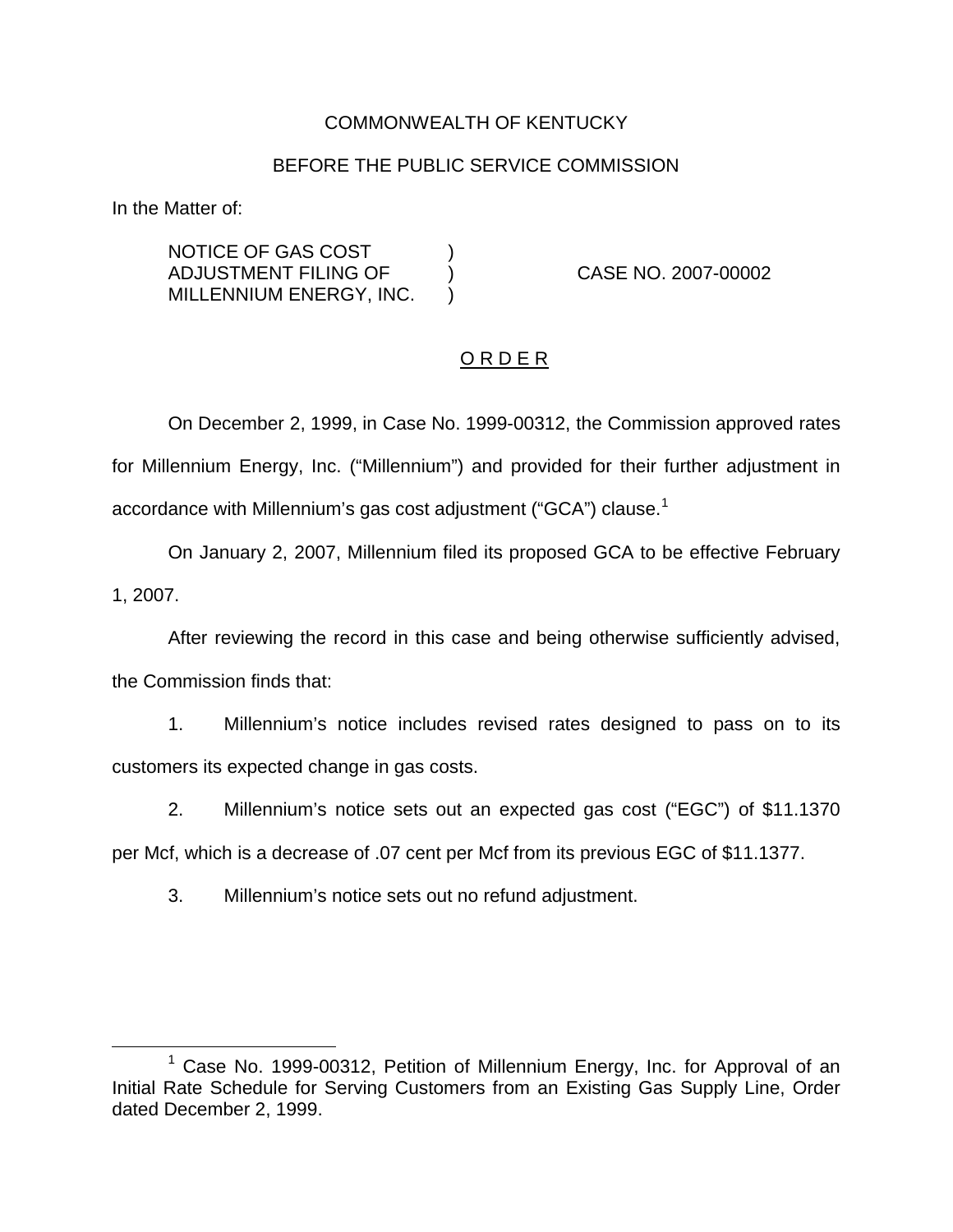4. Millennium's notice sets a current quarter actual adjustment ("AA") of (5.57) cents per Mcf. Millennium's total AA is \$1.4528 per Mcf, which is 73.08 cents per Mcf less than the previous total AA.

5. Millennium's notice sets out a current quarter balance adjustment ("BA") of (2.24) cents per Mcf. Millennium's total BA is (10.31) cents per Mcf, which is 1.72 cent per Mcf less than the previous total BA.

6. Millennium's GCA is \$12.4867 per Mcf, which is 74.87 cents per Mcf less than the previous rate of \$13.2354.

7. The rates in the Appendix to this Order are fair, just, and reasonable, and should be approved for service rendered by Millennium on and after February 1, 2007.

IT IS THEREFORE ORDERED that:

1. The rates in the Appendix to this Order are approved for service rendered on and after February 1, 2007.

2. Within 20 days of the date of this Order, Millennium shall file with this Commission its revised tariffs setting out the rates authorized herein.

Done at Frankfort, Kentucky, this 30<sup>th</sup> day of January, 2007.

By the Commission

ATTEST:

**Executive Director** 

Case No. 2007-00002